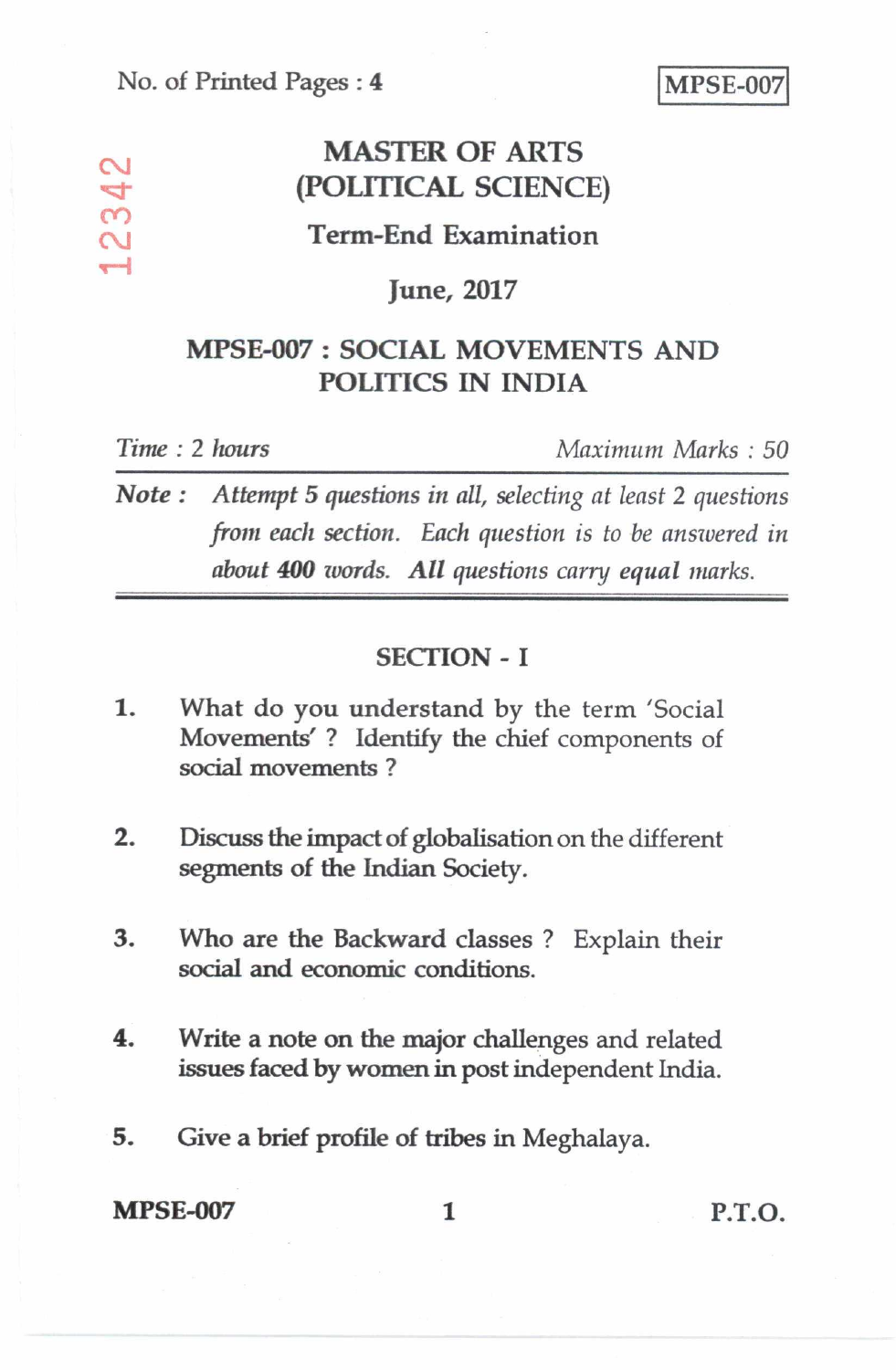### **SECTION-II**

- 6. Explain the meaning and significance of 'regional' movements.
- 7. Trace the origin and evolution of agrarian movements in pre-independence India.
- 8. Describe the socio-economic profile of the Indian fishing communities and identify their main problems.
- 9. Write a note on the "Chipko" movement.
- 10. Analyse the role of social movements and highlight their importance in the strengthening of the democratic system.

#### **MPSE-007 2**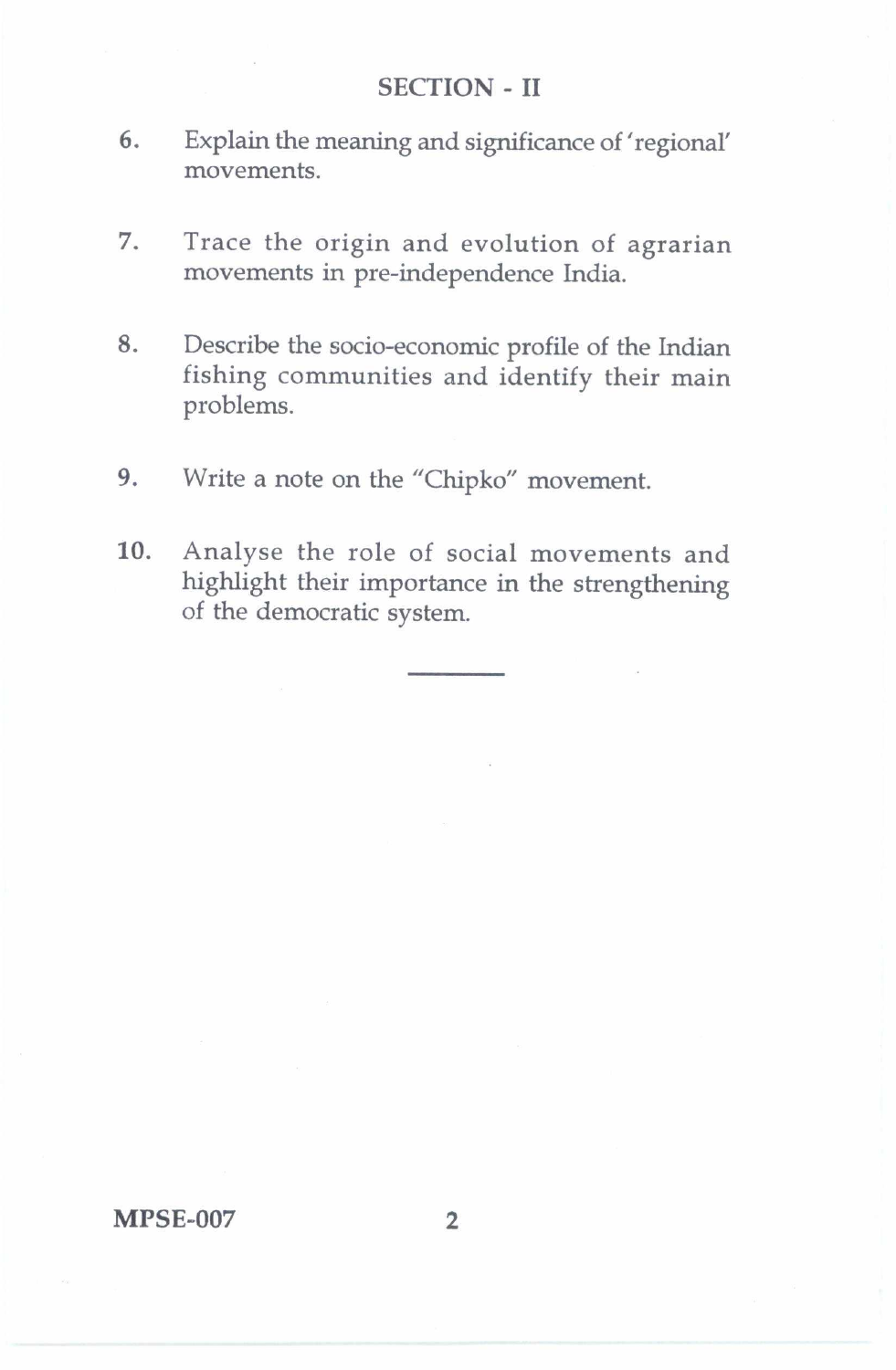एम.पी.एस.ई.-007

# स्नातकोत्तर उपाधि कार्यक्रम (राजनीति विज्ञान)

## सत्रांत परीक्षा

## जून, 2017

# एम.पी.एस.ई.-007 : भारत में सामाजिक आंदोलन और राजनीति

| समय : 2 घण्टे |                                                                               | अधिकतम अंक : 50 |
|---------------|-------------------------------------------------------------------------------|-----------------|
|               | नोट :      कुल पाँच प्रश्नों के उत्तर दें, प्रत्येक अनुभाग में से कम से कम दो |                 |
|               | प्रश्न चुनते हुये। प्रत्येक प्रश्न का उत्तर लगभग 400 शब्दों में दें।          |                 |
|               | सभी प्रश्नों के अंक समान हैं।                                                 |                 |

### अनुभाग - 1

- 'सामाजिक आंदोलनों' शब्द से आप क्या समझते हैं ? सामाजिक  $\mathbf{1}$ . आंदोलनों के प्रमुख तत्वों को इंगित करें।
- भारतीय समाज के विभिन्न तबकों पर विश्वीकरण के प्रभाव की  $2.$ चर्चा करें।
- पिछडी जातियाँ कौन हैं ? उनकी सामाजिक और आर्थिक स्थितियों  $\overline{3}$ . का वर्णन करें।
- स्वतंत्रता पश्चात् भारत में महिलाओं के समक्ष प्रमुख चुनौतियों  $4.$ और सम्बंधित मुद्दों पर एक लेख लिखें।
- मेघालय में जनजातियों का एक संक्षिप्त विवरण दें। 5.

**MPSE-007** 

P.T.O.